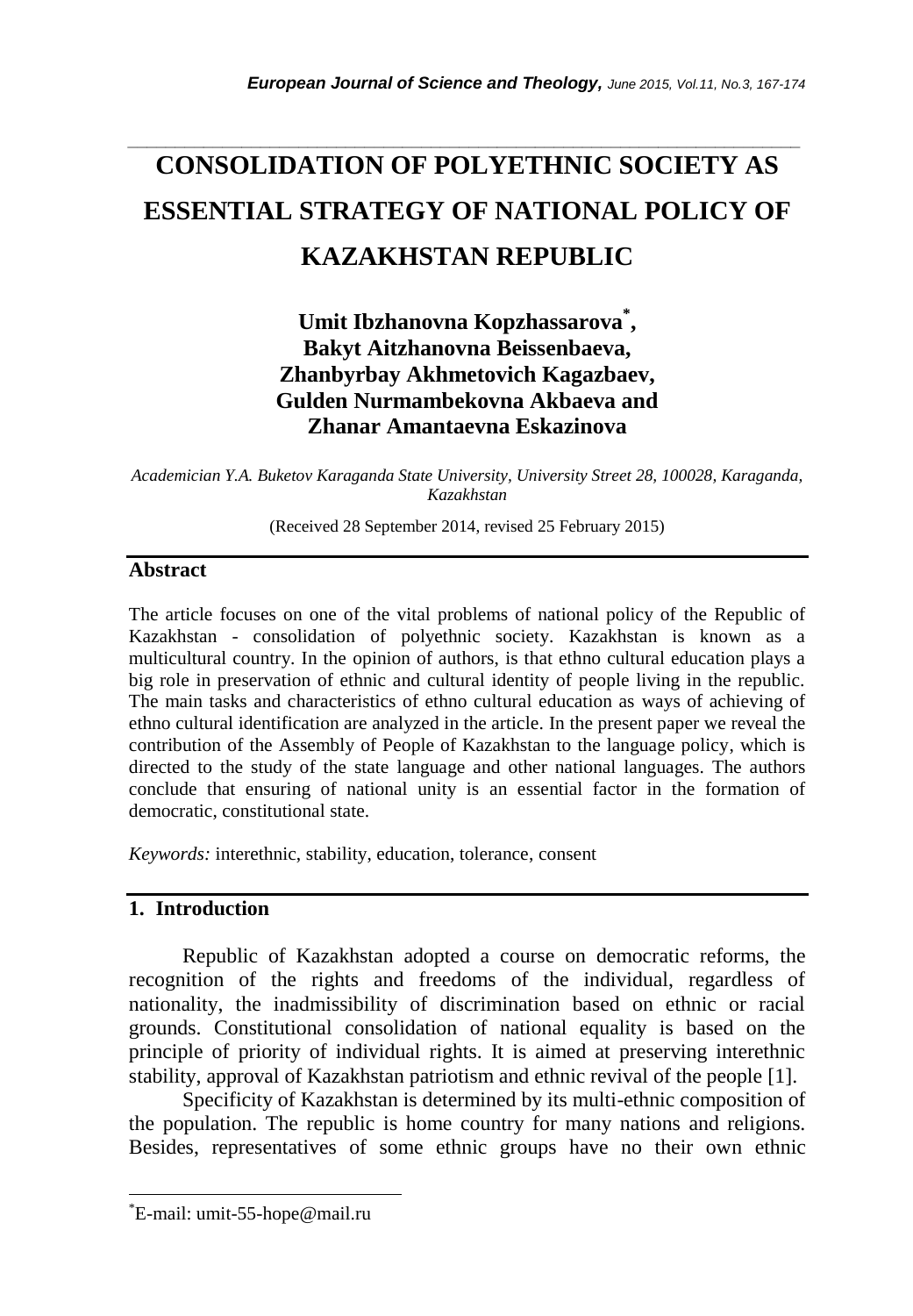statehood. Therefore, the country bears responsibility for the preservation of their original culture. In these circumstances it is important to create opportunities for rehabilitation and development of ethnic cultures, the interaction between them for national unity interest on the whole.

Therefore the state policy in the sphere of interethnic relations, interpreting ethno-social situation as a whole and its aspects in each individual case, plays a significant role. Its integral part is the implementation of the concept of ethno-cultural interests of the public in the field of education. The essential feature of the concept is the model of education focused on the preservation of originality of ethnic groups and, at the same time, the development of values and standards of other cultures.

Ethno-cultural education is the education aimed at the preservation of ethnic and cultural identity of the person through familiarizing with native language and culture with the simultaneous development of world cultural values.

The main tasks of ethno-cultural education are:

- Bringing up multicultural personality: the creation of conditions for individual identification to one"s own native culture and acquiring other cultures. Orientation to the dialogue of cultures and mutual enrichment.
- Formation of a multilingual individual. Implementation of the model of "two loyalties": in relation to one"s own ethno-national group and to the state. In real practice, it could be effective mastery of three, four or more languages [2].

Ethno-cultural education is directed to formation of multicultural individual. Multicultural individual is a person with a developed linguistic mind. Knowledge of native and state languages, learning a foreign language broadens the mind of the person, promotes his many-sided development, contributes to the tolerance formation and world vision on a large scale.

One of the main characteristics of the sense of justice of an individual of Kazakhstan in the terms of ethno-cultural education is awareness by each individual of the objective factor of Kazakhstan statehood, understanding that belonging to any nationality means neither possessing some extra rights and freedoms, nor depriving of them. Real patriot of Kazakhstan treats a citizen of any nation as an individual having equal rights.

Ethno-cultural education strategy aims to implement two interrelated goals: ethnic identity and state integration.

Ethno-cultural identity of the people is developed as s result of knowledge of the history, culture and loyalty to spiritual values of one"s own home country, honouring national heroes. It is formed in the process of free and voluntary life and creative activity of the nation.

Ethno-cultural identity is achieved through socio-cultural sphere, established by people. It includes family, preschool institutions, schools and universities, national-cultural centres, magazines and newspapers, scientific research and administrative establishments, etc. [3].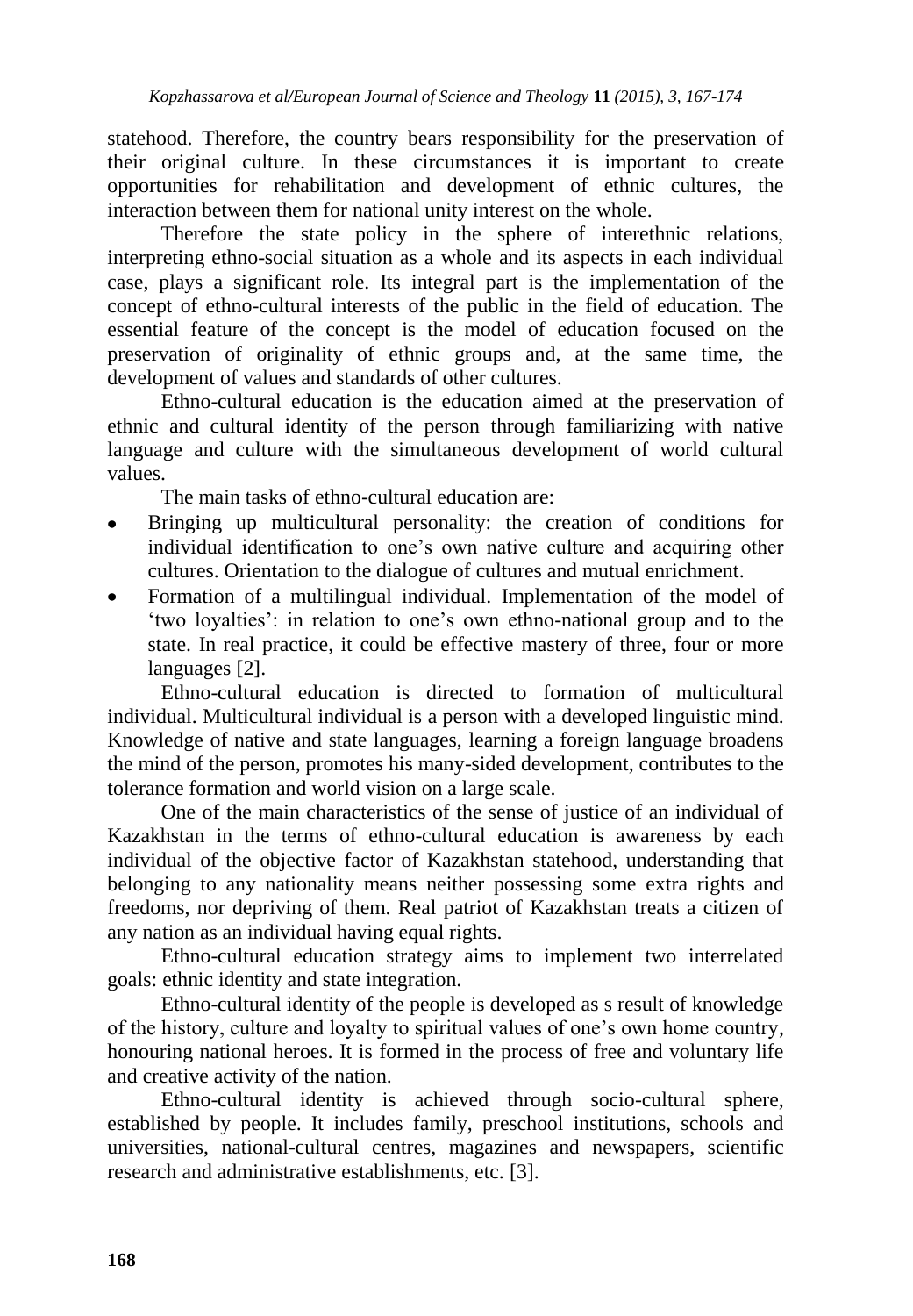#### **2. The main part**

State integration is a fundamental and strategic goal of ethno-cultural education. If ethnic identity of separate people can be achieved in a relatively short time, achieving state integration is a long process that requires the efforts of all ethnic groups in the state. Ultimately, it is the statehood that is the essential condition for the possibility of ethnic identification of the people inhabiting Kazakhstan [*Decree of the President of the Republic of Kazakhstan 'About the concept of ethnocultural education in the Republic of Kazakhstan'*, Vol. 3058, 15.07.1996, 46].

The idea of the cultural project 'Trinity of languages', voiced in October 2006 session of the Assembly of People of Kazakhstan contributes to accomplishing of these goals. In the letter "New Kazakhstan in the new world" (2007) the President of Kazakhstan Nursultan Nazarbayev proposed to begin a phased implementation of the above project. The idea of language trinity is expressed in a clear way: develop a national language, support Russian language and study English. Along with the spiritual development of the people of Kazakhstan, the project was selected as a separate direction of domestic policy. "Kazakhstan should be seen worldwide as a highly educated country, whose population uses three languages. They are: Kazakh is a state language, Russian is the language of international communication and English is the language of successful integration into the global economy" - said the President.

Today the close attention in the country is paid to development of the state language: "The question of the significant importance, which has been closely connected with patriotism, is a question of a state language". President of the country at the XII session of the Assembly of the People of Kazakhstan (APK) emphasized: "The state language is the same symbol, as a flag, national emblem and anthem with which the Homeland begins. And it should unite all citizens of the country." [A. Seitov, *Trinity of languages*, www.baiterek.kz/index.php, accessed 3.03.2014] In all regions of the country there are more than 60 Kazakh language teaching centres, number of which in 2009-2011 reached more than 120. Language of study of 61% of Kazakhstan school pupils and 48% of university students is Kazakh language. In "The doctrine of national unity of Republic of Kazakhstan", in the sphere of language policy, the following measures for the development of a state language are planned: ensuring functioning of the Kazakh language as state in business correspondence work of the central and local government bodies; development of legal basis of a state language; strengthening its consolidating role; further development of a state language through carrying out of terminological and onomastic work; increase of TV programs and radio broadcasting in the Kazakh language, development of Internet sites in a state language; extension of work on the translation into the Kazakh language of business, art and other literature; setting up special requirements for the acquisition of a state language for the immigrants, wishing to be admitted to the citizenship of Republic of Kazakhstan, creation of a training system of language for them; extension of a centres network for state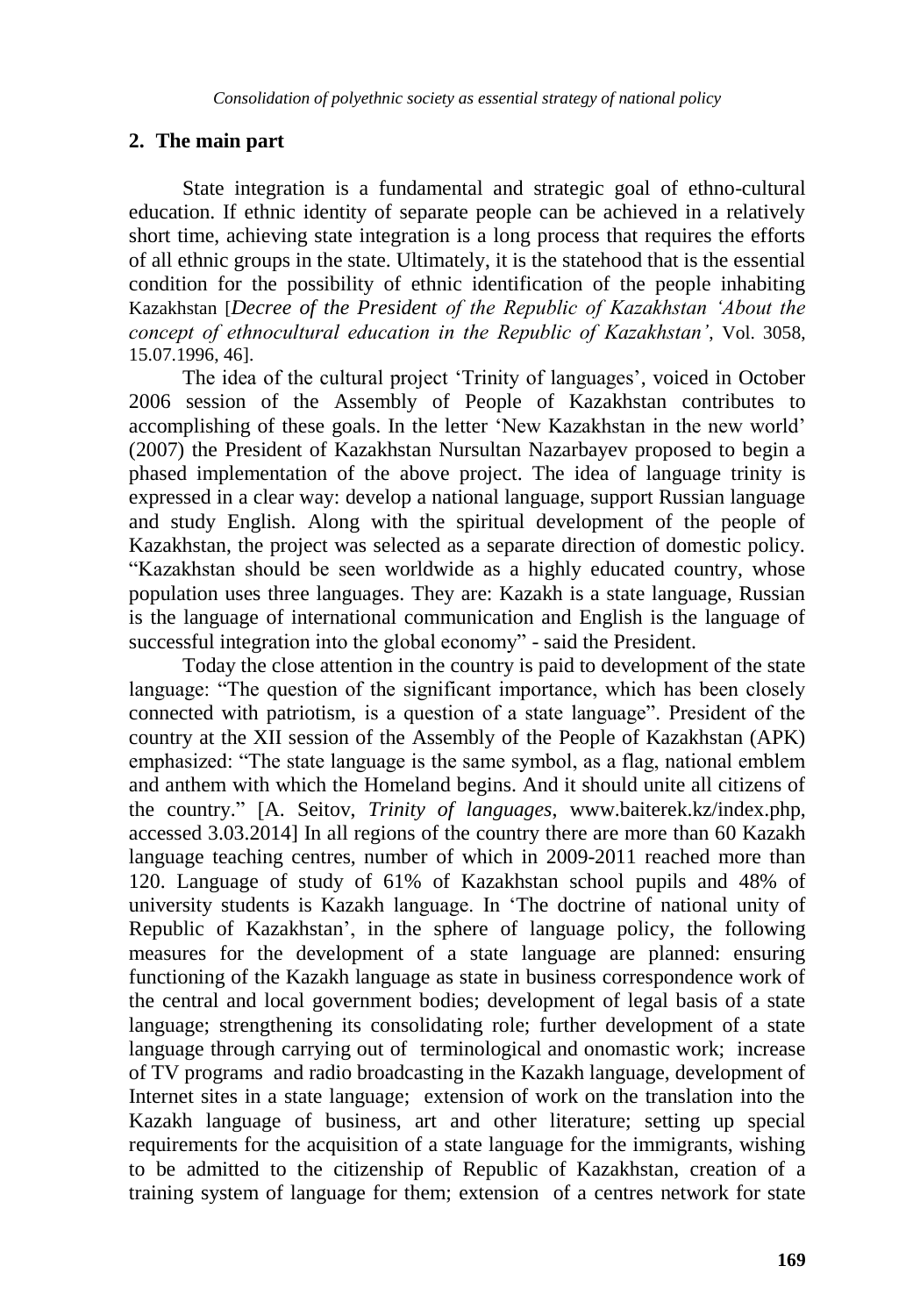language training in cities and districts, at higher educational institutions and other establishments, including private; developing interest and motivation for profound study of the Kazakh language by youth; familiarizing of young Kazakhstan citizens with culture and traditions of the Kazakh people; improvement of techniques of teaching in the Kazakh language; raising of teaching quality of the Kazakh language in preschool institutions, secondary schools, higher education institutions.

The third component of the idea of trinity of languages is connected with need of studying English. Integration processes, intensively developing during the last decade, growth of professional and academic exchanges, deepening of the international cooperation stimulated further development of foreign-language education. Study of foreign languages is recognized as socially significant, as pledge of ensuring practical and professional activity of the person in modern polylingual and multicultural globalized world. In these conditions the foreign language gets the status of an effective instrument for the formation of intellectual potential of society, which is becoming one of the main resources of development of the new state at a contemporary historical stage.

For the study of English and other foreign languages, extension of international cooperation, acquaintance with foreign-language culture and broadening of foreign language educational space play an important role. Language study reflects socio-cultural reality, as it is a national and universal cultural phenomenon, which promotes harmonious communication in our own country and other societies, helps warn and overcome the conflicts, caused by historical, political and religious differences of cultures. Foreign language training facilitates the formation of cross-cultural competence - an indicator of person"s ability to participate effectively in foreign-language communication at cross-cultural level. Thus, language is the effective basis for international and intercultural mutual understanding [*Concept of development of foreign-language formation of RK*, www.edu.gov.kz/Koncepcija\_razvitija\_inojazychnogo\_ obrazovani, accessed 4.03.2014]. Kazakhstan pursues a course of its citizens" mastery of three languages. The trinity of languages will promote competitiveness of the country. The citizens, who are fluent in several languages, will be competitive individuals both within their home country and abroad.

Thus, the strategy 'Trinity of languages' will facilitate gaining the objectives, designated in "Concept of a development of education in Republic of Kazakhstan': formation of the individual, who on the basis of obtained profound knowledge and professional skills will be easily adapted to the conditions of the fast-changing world and be able to realize himself.

In the "Project of the State program of functioning and development of languages for 2011-2020' one of the objectives is a problem of the state support for preservation of other languages of the people of Kazakhstan [*The project of the State program of functioning and development of languages for 2011-2020*].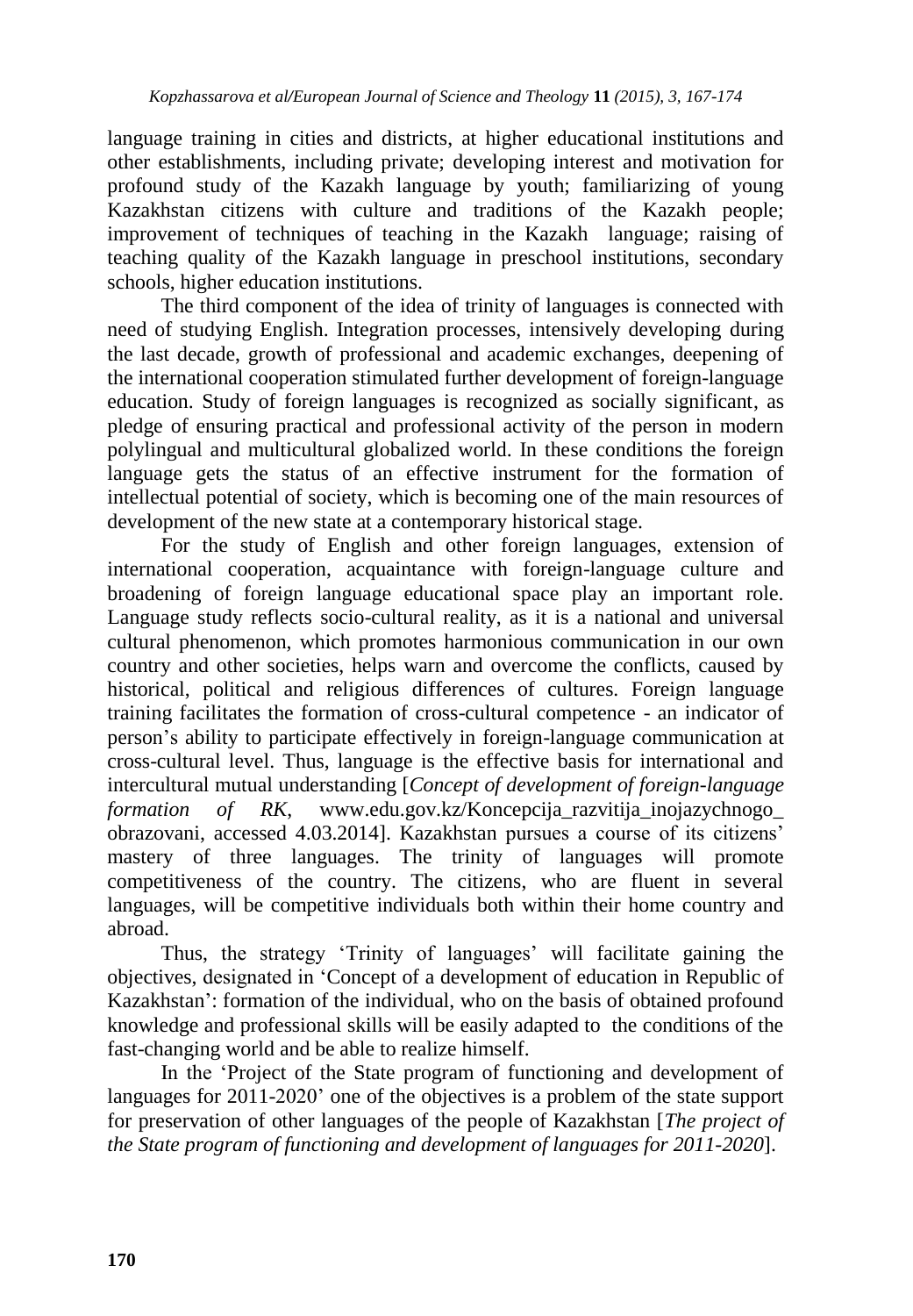From the first days of gaining independence, consolidation of the Kazakhstan society, ensuring equal coexistence of all ethnic groups have become the fundamental directions of national policy of the state. Providing an interethnic and interfaith consent, civil unity is an important condition of development of Kazakhstan, realization of strategic problems of social, economic and political modernization of the country.

Relevance of unity and consolidation of the Kazakhstan society has considerably increased in modern conditions, when Kazakhstan faces the tasks of the implementation of plans of new industrialization, ensuring innovative and technological break of the country in the XXI century.

Today Kazakhstan has developed its own model of interethnic consent, which was highly appreciated in the world community.

The Assembly of the People of Kazakhstan (APK), founded in 1995, has become one of the main tools of national policy. APK is a unique institute of harmonization of the interethnic relations, "having analogues neither in Commonwealth of Independent States (CIS) nor in the whole world" [*Doctrines of National Unity of Kazakhstan Project*, www.nomad.su/? a=3-200911060239, accessed 5.03.2014].

By the Kazakhstan experience, similar public structures in a number of CIS countries have been set up: "Kazakhstan experience is studied by the world community with great interest. Numerous international conferences on broad aspect of problems in the sphere of the international relations are held abroad. Kazakhstan experience was highly appreciated by the international experts in Vienna, Locarno, St. Petersburg, Tallinn and Almaty." [4, 5] It becomes obvious that the experience of formation of the Assembly of the People of Kazakhstan is actively adopted and introduced in the management system of the adjoining states: "The Assembly of the People of Kazakhstan as it was noted, recognized the institute of an international and interfaith consent, has become an example for other republics of the CIS. So, like the Assembly of the People of Kazakhstan, the Assembly of the People of Kyrgyzstan and the Assembly of the People of the Russian Federation were founded. Nevertheless, the Assembly of the people of Kazakhstan differs from similar institutions of the Kyrgyz Republic and Russian Federation by its level and work scale." [4]

The Assembly of the People of Kazakhstan is a constitutional body under the guidance of the President of Republic of Kazakhstan and has the right to elect 7 deputies to Mazhilis of Parliament. The Assembly of People of Kazakhstan carries out its work according to the Constitution, laws, acts of the President of the Republic of Kazakhstan and the Statue of the Assembly of the People of Kazakhstan on principles of equality of its members, publicity, democracy, personal responsibility of members of the Assembly for their work in its structure in close interaction with government, public and religious bodies, associations and also international and other organizations of different countries, whose activity doesn't contradict the Assembly's aims and objectives.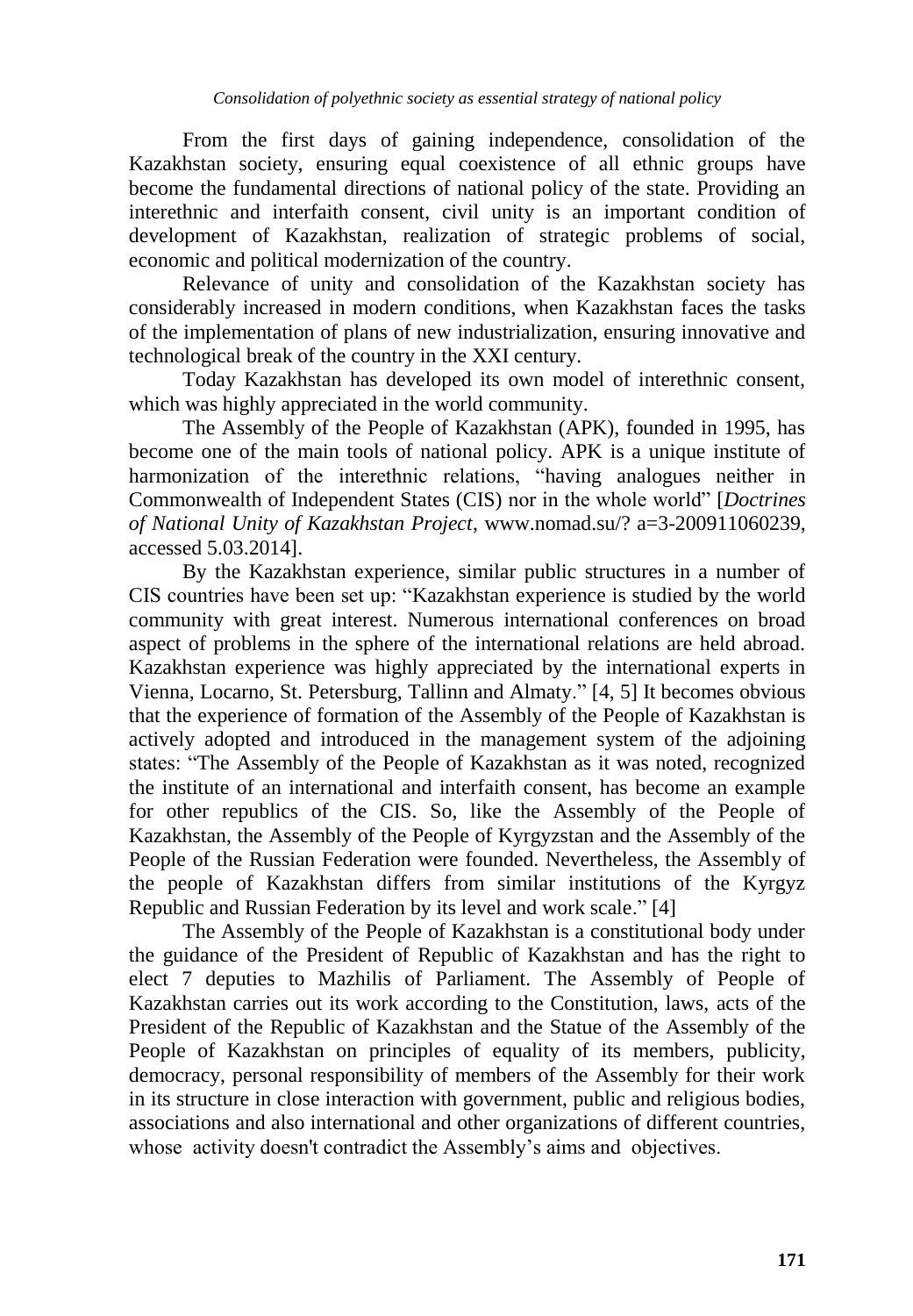The aim of the Assembly is providing an interethnic consent in the Republic of Kazakhstan, developing Kazakhstan civil identity and a competitive nation on the basis of the Kazakhstan patriotism, a civil, spiritual and cultural communality of people of Kazakhstan with a consolidating the role of Kazakh nation.

According to the Law of the Republic of Kazakhstan "About the Assembly of the People of Kazakhstan' the main objectives of APK are: ensuring effective interaction of government bodies and institutes of civil society in the sphere of the interethnic relations, creating favourable conditions for further strengthening of an interethnic consent and tolerance in society; strengthening of unity of the people, support and development of public consensus on fundamental values of the Kazakhstan society; revival, preservation and development of national cultures, languages and traditions of the people of Kazakhstan.

The main directions of Assembly work are:

- assistance on the development and realization of the state national policy;
- assistance on the development of the Kazakhstan patriotism;  $\bullet$
- development of a state language and other languages of the people of Kazakhstan;
- promotion of the Kazakhstan model of an interethnic and interfaith consent in the country and abroad;
- implementation of educational and publishing activities directed to achievement of an interethnic consent [5].

State policy in the sphere of strengthening the institutes of interethnic interaction is aimed at providing effective participation of the Assembly of the People of Kazakhstan, ethno cultural associations and other institutes of civil society in realization of the state national policy, and also strengthening of the government bodies providing its carrying out.

The Assembly of the people of Kazakhstan carries out an active work in the development of the state language and languages of ethnic minorities. In the country there are more than 100 national schools, 170 Sunday schools, where 23 native languages are taught. At three schools of national revival work 29 offices on studying 12 native languages. For financial support of these schools, the country Government allocates annually 12 million tenge. Besides, they are given financial support from the local budget.

In Kazakhstan are issued 4 republican and 15 regional national newspapers, and work 6 national theatres (Kazakh, Russian, German, Uigur, Korean and Uzbek) [*Decree of the President of the Republic of Kazakhstan 'About Assembly of the people of Kazakhstan'*, Vol. 856, 26.04.2002, 25].

The number of ethno-cultural associations is growing. Now their number is more than 800, 28 of which are republican.

Newspapers and magazines are issued in 15 languages, broadcasts are held in 8 and telecasts are in 7 languages. There are 88 schools at which training is completely conducted in Uzbek, Tajik, Uigur and Ukrainian languages. In 108 schools the languages of 22 ethnoses of Kazakhstan are taught as an independent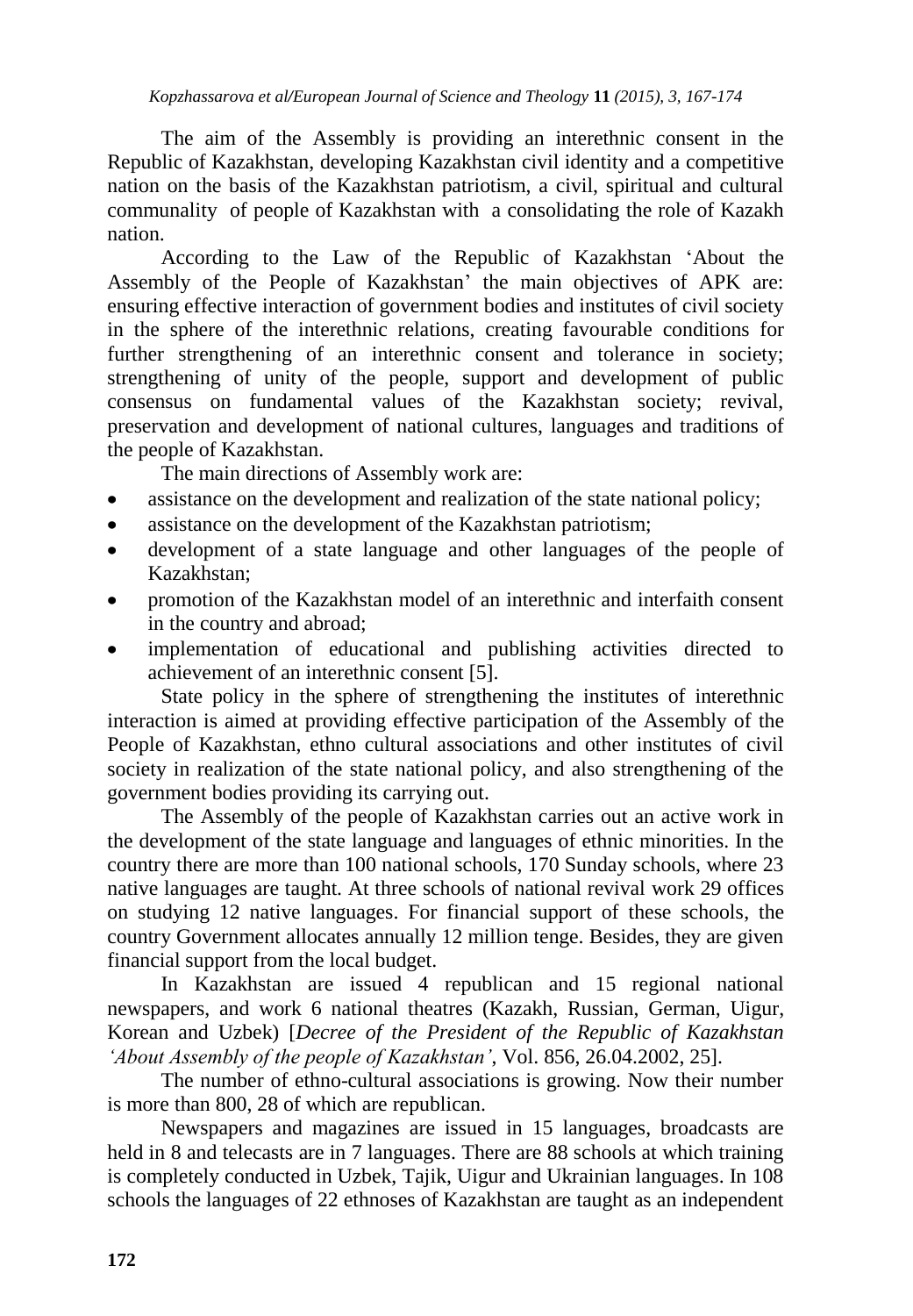subject. Besides, 195 specialized linguistic centres are functioning, where not only children, but also adults can learn the languages of 30 ethnoses.

The Assembly of the People of Kazakhstan carries out its activity by conducting special courses, Sunday schools at Houses of Friendship of the Small Assembly of the people of Kazakhstan, schools of national revival.

Activity of the Assembly of People of Kazakhstan covers vast territory of the country. Numerous descendants of the deported people live in the Karaganda region, where there is a territory of KARLAG – a place of exile of political prisoners from various corners of the former USSR. Therefore the activity in the field of strengthening and stabilization of interethnic relations in this region is of significant value. The small Assembly of the Karaganda region, formed in March 1995, includes 56 cultural centres. The House of Friendship, called "Sari Zhaylau", is located in Karaganda, where there are Korean, Polish, Jewish, Ukrainian, Greek and Azerbaijani national cultural centres. Regional society "German Centre Vidergeburt", Checheno-Ingush "Vainakh" and Tataro-Bashkir cultural centres of language have their independent material resources. In the Karaganda region all conditions for studying native languages are created. At 16 comprehensive secondary schools German, Korean, Tatar and Polish languages are studied. Training of teachers of German, including it as a native language, is carried out in Academician Buketov Karaganda State University and in Saran humanitarian teacher training college. At national cultural centres there are 21 Sunday schools where pupils, children and adults learn their native language; learn about the traditions and culture of ancestors [5].

Status of polylingual society, gained by Kazakhstan, is actively supported by the work of higher educational institutions of Kazakhstan. In particular, since the year 2008, the experimental program of polylingual education, directed on profound studying of three languages: Kazakh, Russian and English is being realized in Academician Buketov Karaganda State University and also in several comprehensive secondary schools.

Only consolidation and preservation of the unity of Kazakhstan society will ensure economic growth, social progress and democratic development of the country. As an independent, sovereign state Kazakhstan has all necessary economic, social and political resources [6].

Ensuring of national unity is an important condition for creation of democratic, constitutional and social state.

### **3. Conclusions**

Thus, Kazakhstan has its own unique experience of pursuing national policy, providing peaceful co-existence of various ethnoses and faiths. And the main factor of the Kazakhstan model success of an interethnic consent is the preservation of balance of interests among ethnic groups, living in the country, not allowing superior position of ones and inferiority of others.

In conclusion it is important to emphasize that polylingual education will actively promote consolidation of multiethnic society of Kazakhstan.